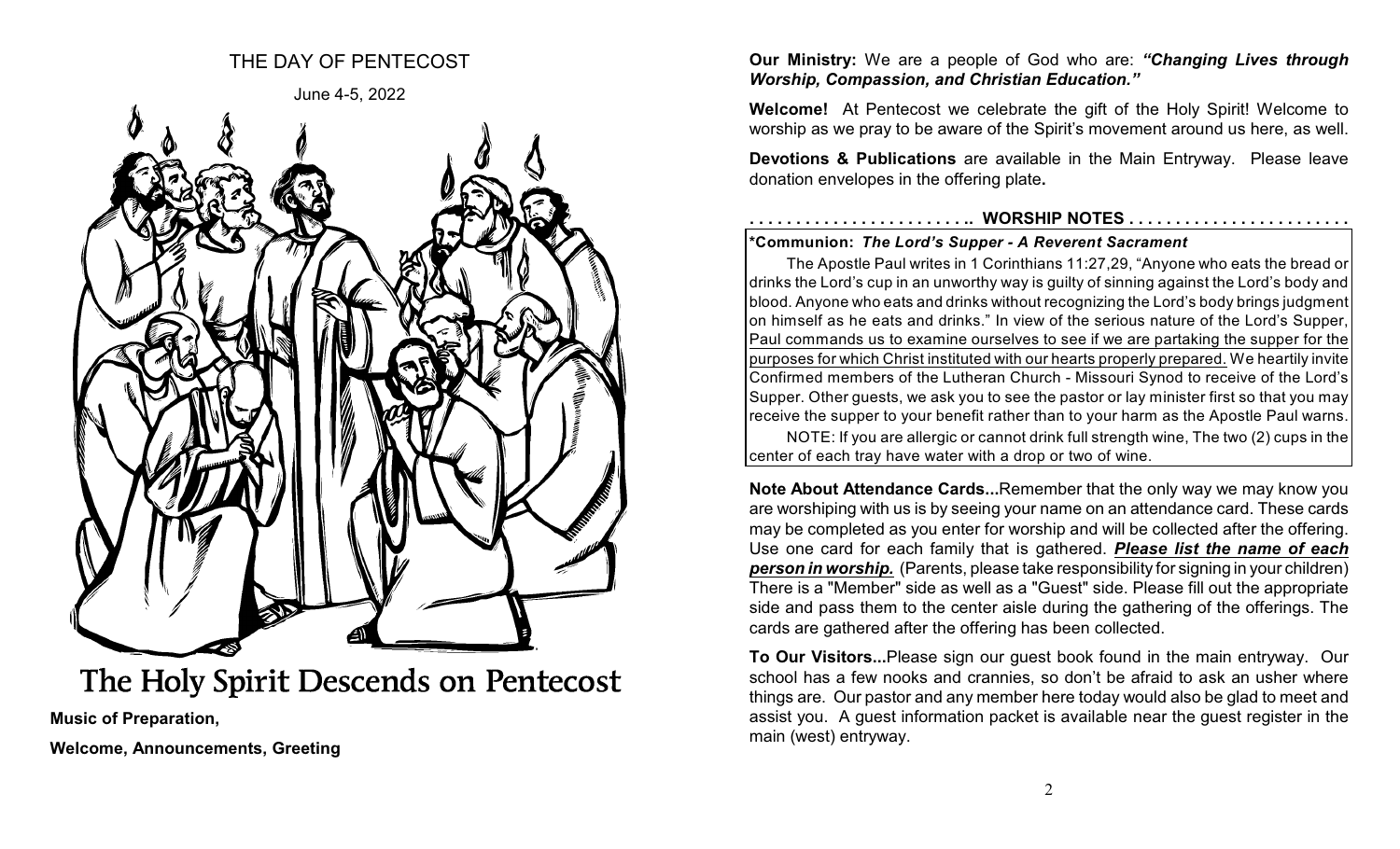*AS WE GATHER - Many people seek wise counselors. The Holy Spirit is the world's best counselor. In today's Gospel, Jesus promised that the Father would send the Holy Spirit in His name as Counselor. In this ministry, the Holy Spirit both honestly convicts us of sin and tenderly comforts us with good news of forgiveness for Jesus' sake. We gather to hear God's Word and receive the Sacrament, which together have been called "the Means of the Spirit" through which the Holy Spirit applies the Law and the Gospel in our lives.*

### *Before worship prayer*

*Lord, I love the habitation of Your house and the place where Your glory dwells. In the multitude of Your tender mercies prepare my heart that I may enter Your house to worship and confess Your holy name; through Jesus Christ, my God and Lord. AMEN.*

**5:00pm - Pre-service Music: "Spirit of God"** *Sanctuary Singers*

### *We're So Glad God Brought You Here Today!*

**Opening Hymn: "Holy Spirit, Light Divine"** *LSB, hymn #496*

Holy Spirit, light divine. Shine upon this heart of mine: Chase the shades of night away, Turn the darkness into day.

Let me see my Savior's face, Let me all His beauties trace; Show those glorious truths to me Which are only known to Thee.

Holy Spirit, pow'r divine, Cleanse this guilty heart of mine; In Thy mercy pity me, From sin's bondage set me free.

Holy Spirit, joy divine, Cheer this saddened heart of mine; Yield a sacred, settled peace, Let it grow and still increase.

Holy Spirit, all divine, Dwell within this heart of mine; Cast down ev'ry idol throne, Reign supreme, and reign alone.

### **INVOCATION**

- P: In the name of the Father and of the + Son and of the Holy Spirit.
- **C: Amen.** *Matthew 28:19b*

**CONFESSION AND ASSURANCE OF GOD'S FORGIVENESS**

- P: Beloved in Christ, God sends His Holy Spirit as He promised to work true contrition and sorrow over our sins and the gift of the repentance of faith in His forgiveness. In this truth we make our confession together. Come, Holy Spirit,
- **C: Fill the hearts of the faithful, and kindle in them the fire of Your love. By the power of Your Word, we confess our sin and need of Your grace. We confess that we have sinned against You in our thoughts, in our words, and in our actions, both in what we have done and in what we have failed to do. For the sake of the mighty work of our Lord Jesus, His death and resurrection for us and the whole world, grant to us Your forgiveness and new life. Amen.**
- P: Jesus said: *"The wind blows where it wishes, and you hear its sound, but you do not know where it comes from or where it goes. So it is with everyone who is born of the Spirit."* Receive the Holy Spirit. Upon this your confession, I, by virtue of my office, as a called and ordained servant of the Word, announce the grace of God unto all of you, and in the stead and by the command of my Lord Jesus Christ I forgive you all your sins in the name of the Father and of the + Son and of the Holy Spirit. In the joy and power of God's forgiveness, we are Gospel witnesses to the ends of the earth.
- **C: Thanks be to God. Amen.**

**HYMN OF PRAISE (sung) ... ... ... ... ... ... ... ... ... . Divine Service 1**

**C: This is the feast of victory for our God. Alleluia, alleluia, alleluia. Worthy is Christ, the Lamb who was slain, whose blood set us free to be people of God.**

**This is the feast of victory for our God. Alleluia, alleluia, alleluia. Power, riches, wisdom, and strength, and honor, blessing, and glory are his.**

**This is the feast of victory for our God. Alleluia, alleluia, alleluia. Sing with all the people of God, and join in the hymn of all creation: Blessing, honor, glory, and might be to God and the Lamb forever. Amen.**

**This is the feast of victory for our God. Alleluia, alleluia, alleluia. For the Lamb who was slain has begun his reign. Alleluia.**

**This is the feast of victory for our God. Alleluia, alleluia, alleluia.**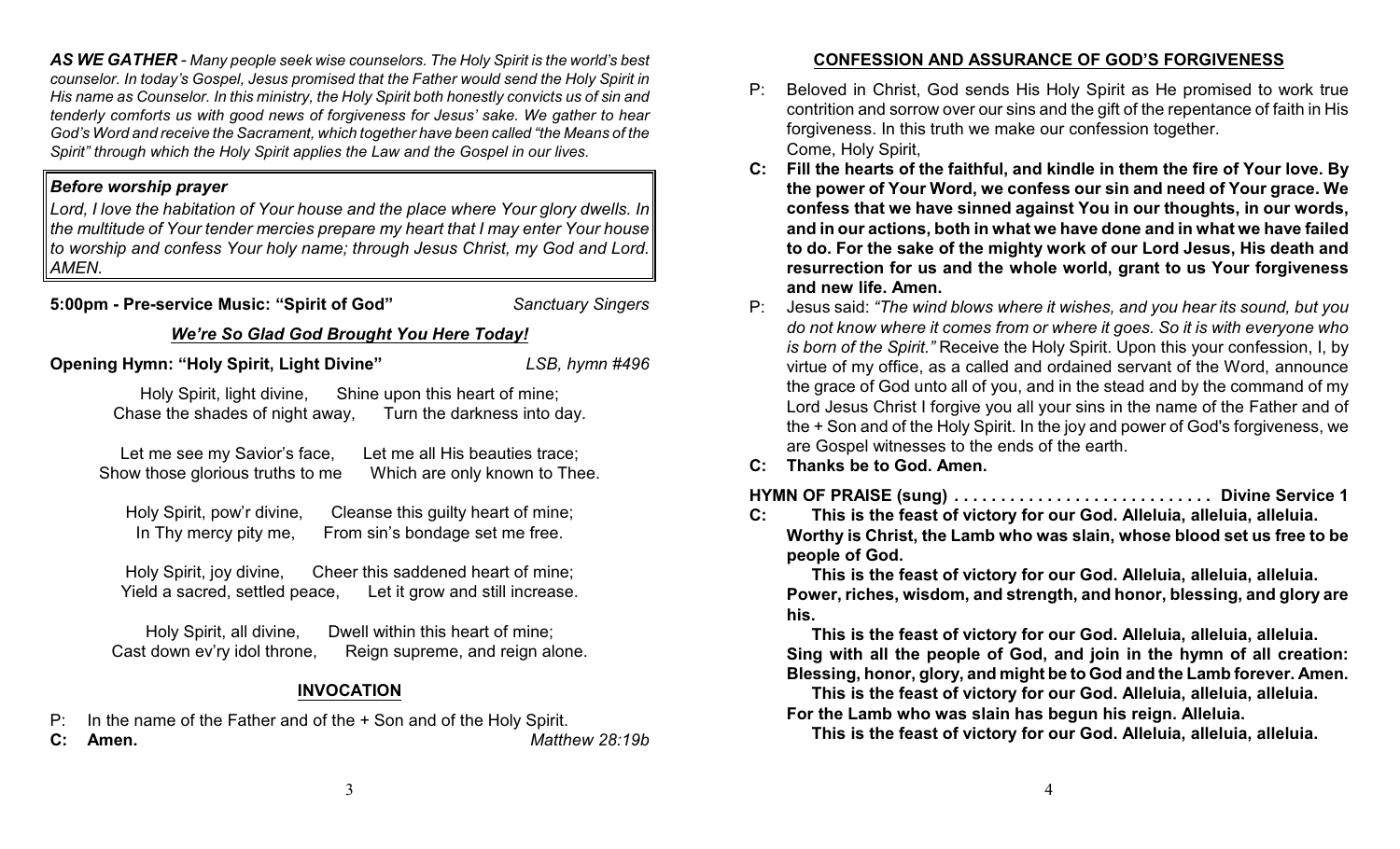- P: Let us pray . . . . O Holy Spirit, You call people to faith and faithfulness and gather them in the Church. Breathe Your life into us that we may ever rejoice in the power of Your presence among us and share Your outpoured blessings as You direct us from generation to generation. This we ask through Jesus Christ, our Lord, who lives and reigns with You and the Father, ever one God, world without end.
- **C: Amen!**

*(Please be Seated)*

### **THE READING OF THE WORD**

**First Lesson:** Acts 2:1-21 *(Coming of the Holy Spirit)*

When the day of Pentecost came, they were all together in one place. Suddenly a sound like the blowing of a violent wind came from heaven and filled the whole house where they were sitting. They saw what seemed to be tongues of fire that separated and came to rest on each of them. All of them were filled with the Holy Spirit and began to speak in other tongues as the Spirit enabled them. Now there were staying in Jerusalem God-fearing Jews from every nation under heaven. When they heard this sound, a crowd came together in bewilderment, because each one heard them speaking in his own language. Utterly amazed, they asked: "Are not all these men who are speaking Galileans? Then how is it that each of us hears them in his own native language? Parthians, Medes and Elamites; residents of Mesopotamia, Judea and Cappadocia, Pontus and Asia, Phrygia and Pamphylia, Egypt and the parts of Libya near Cyrene; visitors from Rome (both Jews and converts to Judaism); Cretans and Arabs - we hear them declaring the wonders of God in our own tongues!" Amazed and perplexed, they asked one another, "What does this mean?" Some, however, made fun of them and said, "They have had too much wine." Then Peter stood up with the Eleven, raised his voice and addressed the crowd: "Fellow Jews and all of you who live in Jerusalem, let me explain this to you; listen carefully to what I say. These men are not drunk, as you suppose. It's only nine in the morning! No, this is what was spoken by the prophet Joel: 'In the last days, God says, I will pour out my Spirit on all people. Your sons and daughters will prophesy, your young men will see visions, your old men will dream dreams. Even on my servants, both men and women, I will pour out my Spirit in those days, and they will prophesy. I will show wonders in the heaven above and signs on the earth below, blood and fire and billows of smoke. The sun will be turned to darkness

and the moon to blood before the coming of the great and glorious day of the Lord. And everyone who calls on the name of the Lord will be saved.'"

### Stand

- P: The Holy Gospel according to St. John, the fourteenth chapter.
- **C: Glory to you, O Lord.**

**Gospel Lesson:** John 14:23-31 *(The Counselor Will Teach You)*

Jesus replied, "If anyone loves me, he will obey my teaching. My Father will love him, and we will come to him and make our home with him. He who does not love me will not obey my teaching. These words you hear are not my own; they belong to the Father who sent me. All this I have spoken while still with you. But the Counselor, the Holy Spirit, whom the Father will send in my name, will teach you all things and will remind you of everything I have said to you. Peace I leave with you; my peace I give you. I do not give to you as the world gives. Do not let your hearts be troubled and do not be afraid. You heard me say, 'I am going away and I am coming back to you.' If you loved me, you would be glad that I am going to the Father, for the Father is greater than I. I have told you now before it happens, so that when it does happen you will believe. I will not speak with you much longer, for the prince of this world is coming. He has no hold on me, but the world must learn that I love the Father and that I do exactly what my Father has commanded me. Come now; let us leave."

P: This is the Gospel of the Lord.

**C: Praise to you, O Christ.**

*(Please be Seated)*

### **Sermon Hymn: "Speak, O Lord, Your Servant Listens"** *LSB, hymn #589*

Speak, O Lord, Your servant listens, Let Your Word to me come near; Newborn life and spirit give me, Let each promise still my fear. Death's dread pow'r, its inward strife, Wars against Your Word of life; Fill me, Lord, with love's strong fervor That I cling to You forever!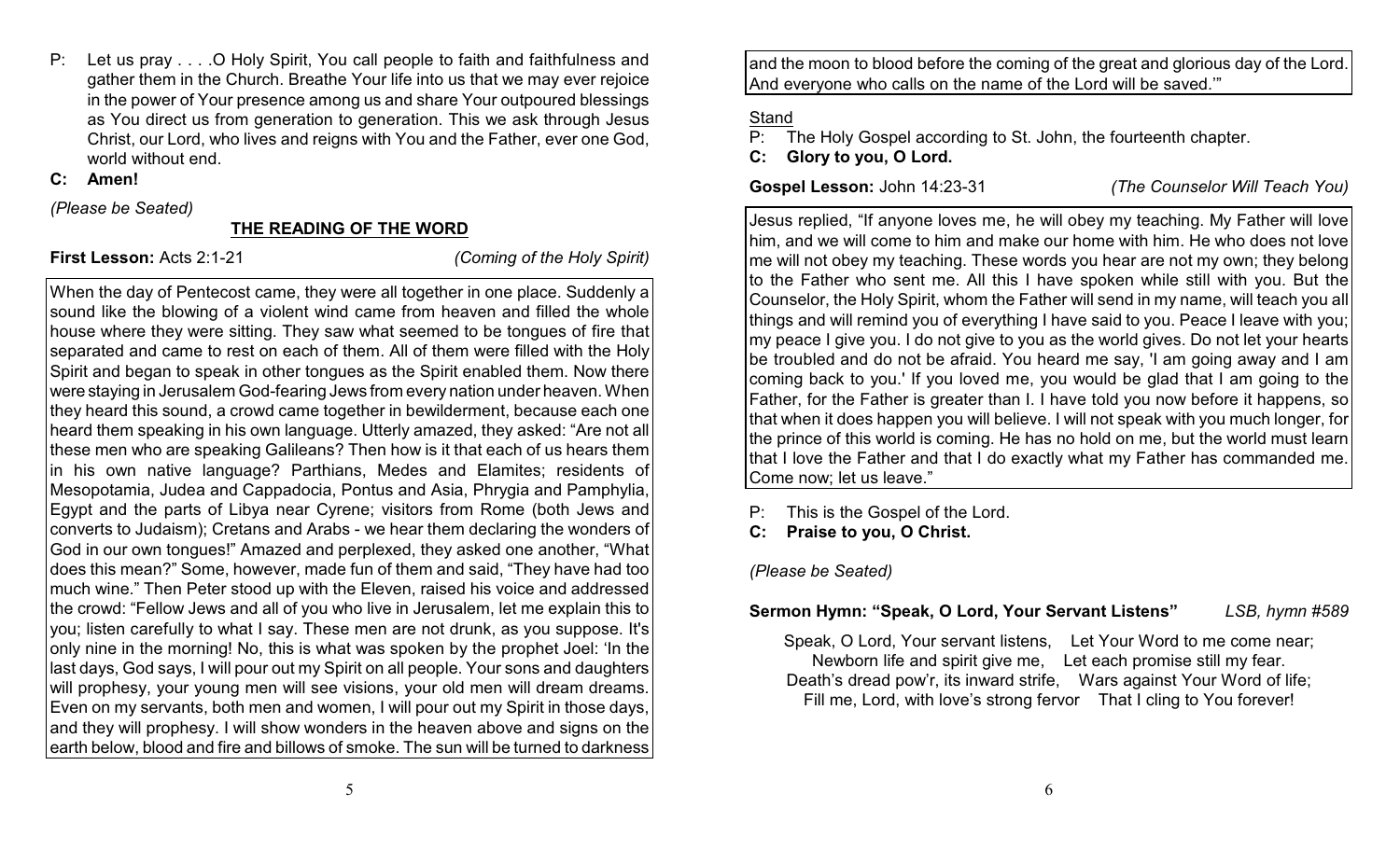Oh, what blessing to be near You And to listen to Your voice; Let me ever love and hear You, Let Your Word be now my choice! Many hardened sinners, Lord, Flee in terror at Your Word; But to all who feel sin's burden You give words of peace and pardon.

Lord, Your words are waters living When my thirsting spirit pleads. Lord, Your words are bread life-giving; On Your words my spirit feeds. Lord, Your words will be my light Through death's cold and dreary night; Yes, they are my sword prevailing And my cup of joy unfailing!

As I pray, dear Jesus, hear me; Let Your words in me take root. May Your Spirit e'er be near me That I bear abundant fruit. May I daily sing Your praise, From my heart glad anthems raise, Till my highest praise is given In the endless joy of heaven.

**Sermon: "When God Speaks . . ."** *Acts 2:5-8* 

**Stand** 

### **CONFESSION OF FAITH**

- P: Let us confess our faith as we proclaim God's work through His Holy Spirit in our lives.
- **C: I believe in the Holy Spirit, the holy Christian church, the communion of saints, the forgiveness of sins, the resurrection of the body, and the life everlasting. Amen.**
- P: What does this mean?
- **C: I believe that I cannot by my own reason or strength believe in Jesus Christ, my Lord, or come to Him; but the Holy Spirit has called me by the Gospel, enlightened me with His gifts, sanctified and kept me in the true faith. In the same way He calls, gathers, enlightens, and sanctifies the whole Christian church on earth, and keeps it with Jesus Christ in the one true faith. In this Christian church He daily and richly forgives all my sins and the sins of all believers. On the Last Day He will raise me and all the dead, and give eternal life to me and all believers in Christ. This is most certainly true.**

### **PRAYER OF THE CHURCH** *1 Timothy 2:1-4*

- P: Let us pray. . . Grant Your blessing, O Lord, on the Church here and in all places, that You will confirm it in the Gospel, inspire it with unity and concord, and extend and prosper it throughout the world. Grant that the Holy Spirit continually call, gather, enlighten, and sanctify the Church and keep it in the one true faith. Lord, in Your mercy,
- **C: hear our prayer.**
- P: Confident of Your care, we pray for our families, those who share in our Christian fellowship and join with us in worship, and for all who are part of the household of faith. Also we pray for those with special concerns and needs this day: those who are hospitalized, those who are grieving, the unemployed and underemployed, the chronically ill and shut-in, and all those in need. We pray that you be with those hospitalized this past week (*Especially, . . .* ). Also be with those who continue treatment and healing at home. We pray for them and all those that we name in our hearts . . . (*Silence*). O God, Grant that Your Holy Spirit move us to be those who live out our Gospel calling in deeds of love. Lord, in Your mercy,

### **C: hear our prayer.**

P: Bless, we pray You, the nations of the world that there be times of peace and security. Remember in Your grace our schools, hospitals, homes for the aged, and all charitable institutions. Bless those who minister to human need, whether of body, mind, or spirit, and grant them wisdom, strength, and love for You and those in their care. Let Your blessing rest upon the seedtime and harvest, commerce and industry, leisure and the arts, and culture of our people. Take under Your special protection those whose toil is difficult or dangerous and be with all who contribute to the well-being of our society. Lord, in Your mercy,

### **C: hear our prayer.**

- P: Merciful God, we thank You for all those faithful people whose words and actions have guided us in the past, especially remembering those no longer with us on earth who now share in Your eternal presence. By the working of Your Holy Spirit, direct us to walk Your servant way throughout our lives until that day when we share in the marriage supper of the Lamb and in Your glorious presence in heaven.
- **C: hear our prayer.**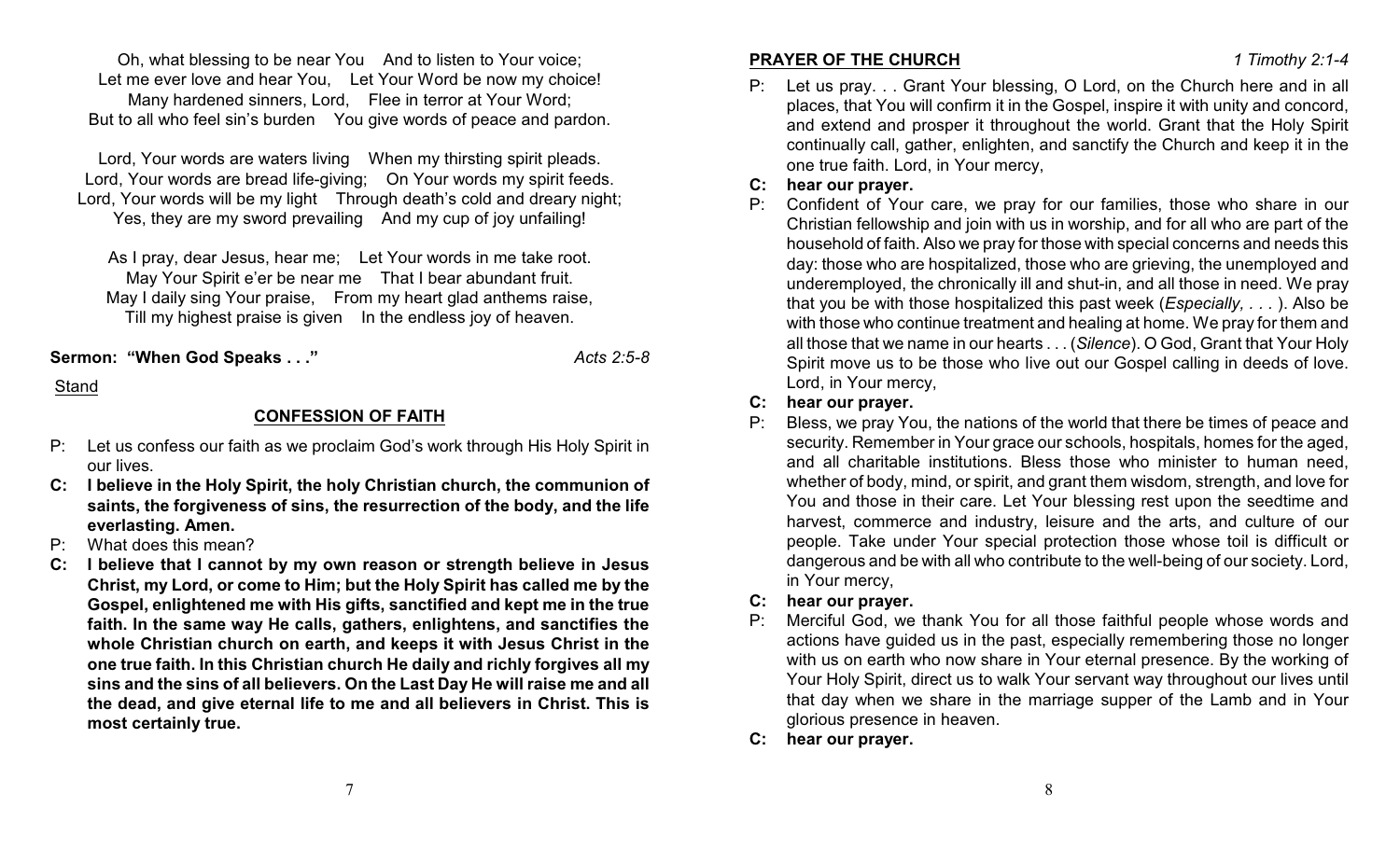*(Additional prayers of the congregation. Each petition concludes with. . . )* P: ... Lord, In Your Mercy,

### **C: Hear Our Prayer.**

- P: Come upon us now as we would come to the table of our Lord. Through bread and wine, unite Your church once more that we might be filled with Your gifts to share with a hungry world.
- **C: Bless us as we come to Your table, O Lord!**
- P: Into your hands, O Lord, we commend all for whom we pray, trusting in your mercy; through your Son, Jesus Christ, our Lord.

### **C: Amen**

*(Please be Seated)*

**Tithes and Offerings/Attendance Cards**

**5:00pm - Special Music: "Come, Share the Lord"** *Sanctuary Singers*

**Installation/Dedication of Church Officers and Board Members**

**OFFERTORY - Create In Me** *LSB, Divine Service 3, pg 192-193*

**C: (Sung) Create in me a clean heart, O God, and renew a right spirit within me. Cast me not away from Thy presence; and take not Thy Holy Spirit from me. Restore unto me the joy of Thy salvation; and uphold me with Thy free spirit.**

### **HOLY COMMUNION**

*(In preparation to receive the Sacrament, please read the Communion notes on page 2)*

- P: Let us pray, . . . Blessed are You, Lord of heaven and earth, for You have kept Your ancient promises in sending Your Son, who was obedient to death and has risen and ascended to Your throne on high. Send down Your Holy Spirit, the Lord and giver of life, so that we might receive our Savior with a fervent faith as He comes to us under bread and wine. O Lord, remember us in Your kingdom, and teach us to pray:
- **C: Our Father who art in heaven, hallowed be thy name, thy kingdom come, thy will be done on earth as it is in heaven. Give us this day our daily bread; and forgive us our trespasses as we forgive those who trespass against us; and lead us not into temptation, but deliver us from evil. For thine is the kingdom and the power and the glory forever and ever. Amen.** *Matthew 6:9-13*

### **WORDS OF INSTITUTION:**

- P: Our Lord Jesus Christ, on the night when he was betrayed, took bread, and when he had given thanks, he broke it and gave it to the disciples and said: Take, eat; this is my + body, which is given for you. This do in remembrance of me. In the same way also he took the cup after supper, and when he had given thanks, he gave it to them, saying: Drink of it, all of you; this is my + blood of the new testament, which is shed for you for the forgiveness of sins. This do, as often as you drink it, in remembrance of me.
- P: The peace of the Lord be with you always.
- **C: And also with you.**

*(Please be Seated)*

## **DISTRIBUTION HYMNS**

### **LSB620 - Jesus Comes Today with Healing**

Jesus comes today with healing, Knocking at my door, appealing, Off'ring pardon, grace, and peace. He Himself makes preparation, And I hear His invitation: "Come and taste the blessed feast."

Christ Himself, the priest presiding, Yet in bread and wine abiding In this holy sacrament, Gives the bread of life, once broken, And the cup, the precious token Of His sacred covenant.

Under bread and wine, though lowly, I receive the Savior holy, Blood and body, giv'n for me, Very Lamb of God from heaven, Who to bitter death was given, Hung upon the cursed tree.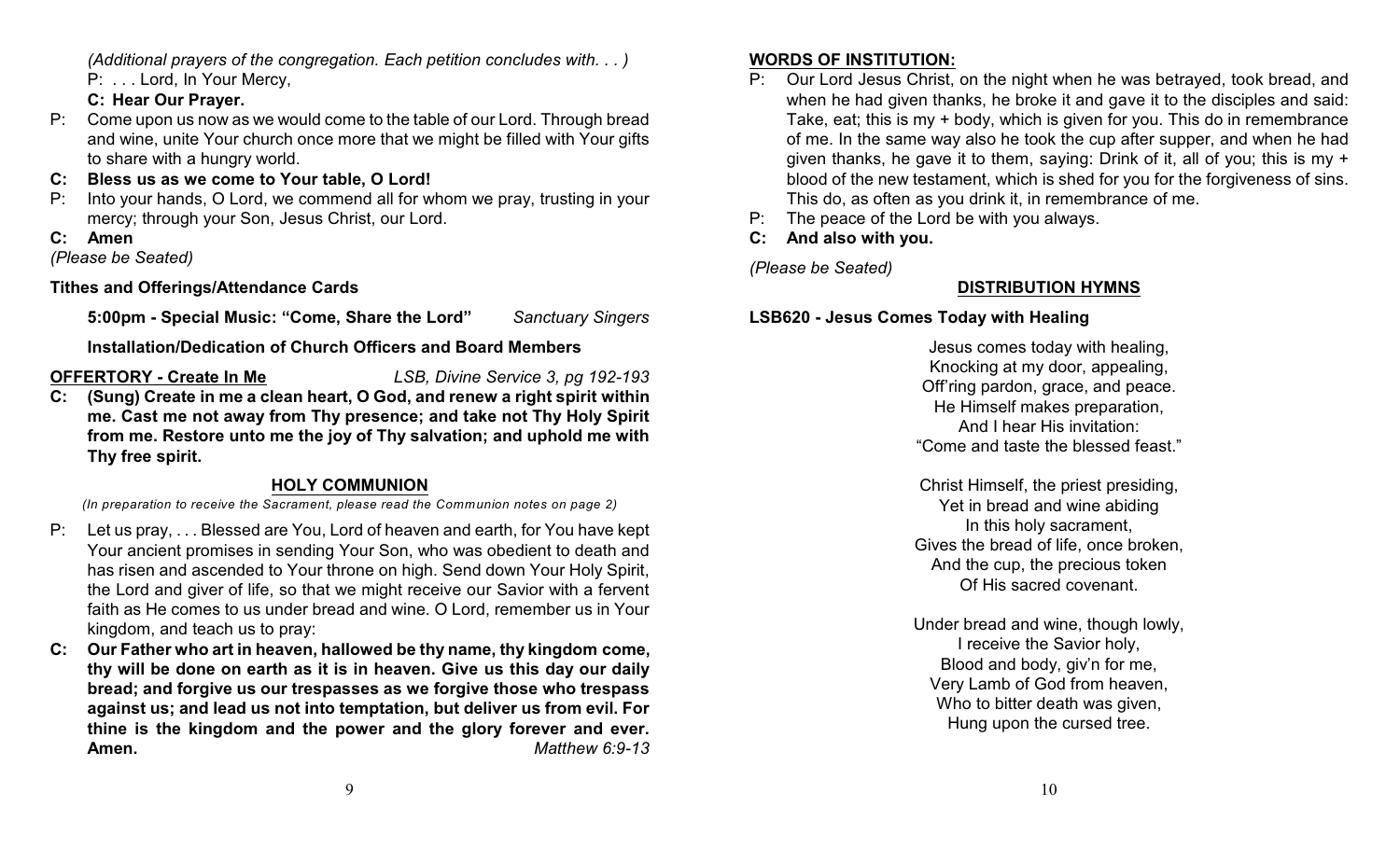God descends with heav'nly power, Gives Himself to me this hour In this ordinary sign. On my tongue His pledge receiving, I accept His grace, believing That I taste His love divine.

Let me praise God's boundless favor, Whose own feast of love I savor, Bidden by His gracious call. Wedding garments He provides me, With a robe of white He hides me, Fits me for the royal hall.

Now have I found consolation, Comfort in my tribulation, Balm to heal the troubled soul. God, my shield from ev'ry terror, Cleanses me from sin and error, Makes my wounded spirit whole.

### **LSB525 - Crown Him with Many Crowns**

Crown Him with many crowns, The Lamb upon His throne; Hark how the heav'nly anthem drowns All music but its own. Awake, my soul, and sing Of Him who died for thee, And hail Him as thy matchless king Through all eternity.

Crown Him the virgin's Son, The God incarnate born, Whose arm those crimson trophies won Which now His brow adorn: Fruit of the mystic rose, Yet of that rose the stem, The root whence mercy ever flows, The babe of Bethlehem.

Crown Him the Lord of love. Behold His hands and side, Rich wounds, yet visible above, In beauty glorified. No angels in the sky Can fully bear that sight, But downward bend their wond'ring eyes At mysteries so bright.

Crown Him the Lord of life, Who triumphed o'er the grave And rose victorious in the strife For those He came to save. His glories now we sing, Who died and rose on high, Who died eternal life to bring And lives that death may die.

Crown Him the Lord of heav'n, Enthroned in worlds above, Crown Him the king to whom is giv'n The wondrous name of Love. Crown Him with many crowns As thrones before Him fall; Crown Him, ye kings, with many crowns, For He is king of all.

### **LSB905 - Come, Thou Almighty King**

Come, Thou almighty King, Help us Thy name to sing; Help us to praise; Father all-glorious, O'er all victorious, Come and reign over us, Ancient of Days.

Come, Thou incarnate Word, Gird on Thy mighty sword; Our prayer attend. Come and Thy people bless, And give Thy Word success, And let Thy righteousness On us descend.

Come, holy Comforter, Thy sacred witness bear In this glad hour! Thou, who almighty art, Now rule in ev'ry heart, And ne'er from us depart, Spirit of pow'r.

To Thee, great One in Three, Eternal praises be Hence evermore! Thy sov'reign majesty May we in glory see, And to eternity Love and adore.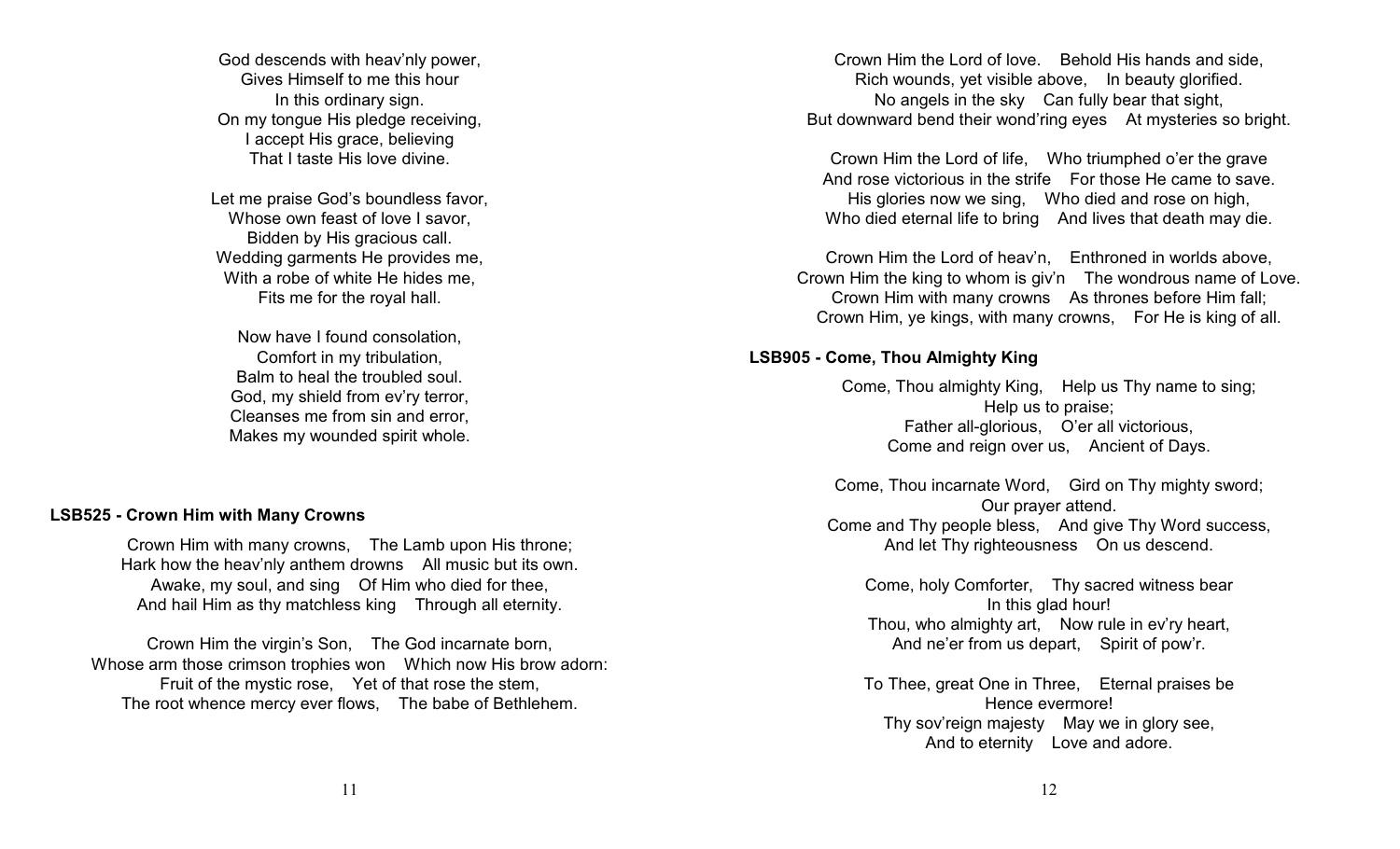### **POST-COMMUNION PRAYER**

- P: Let us pray . . . . O God the Father, the fountain and source of all goodness, who in loving-kindness sent Your only-begotten Son into the flesh, we thank You that for His sake You have given us pardon and peace in this Sacrament, and we ask You not to forsake Your children but always to rule our hearts and minds by Your Holy Spirit that we may be enabled constantly to serve You; through Jesus Christ, Your Son, our Lord, who lives and reigns with You and the Holy Spirit, one God, now and forever.
- **C: Amen**

### **BENEDICTION**

- P: The grace of our Lord Jesus Christ, the love of God and the power of the Holy Spirit + be with you always!
- **C: Amen! Come, Holy Spirit, Come!**

**Closing Hymn: "Come, Holy Ghost, Creator Blest"** *LSB, hymn #498, tune 854*

Come, Holy Ghost, Creator blest, And make our hearts Your place of rest; Come with Your grace and heav'nly aid, And fill the hearts which You have made.

To You, the Counselor, we cry, To You, the gift of God Most High; The fount of life, the fire of love, The soul's anointing from above.

In You, with graces sevenfold, We God's almighty hand behold While You with tongues of fire proclaim To all the world His holy name.

Your light to ev'ry thought impart, And shed Your love in ev'ry heart; The weakness of our mortal state With deathless might invigorate.

Drive far away our wily foe, And Your abiding peace bestow; With You as our protecting quide, No evil can with us abide.

Teach us to know the Father, Son, And You, from both, as Three in One That we Your name may ever bless And in our lives the truth confess.

Praise we the Father and the Son And Holy Spirit, with them One, And may the Son on us bestow The gifts that from the Spirit flow! Amen.

### *See You In Worship Next Week!*

### *After worship prayer*

*Almighty and merciful God, we have again worshiped in Your presence and received both forgiveness for our many sins and the assurance of Your love in Jesus Christ. We thank You for this undeserved grace and ask You to keep us in faith until we inherit eternal salvation; through Jesus Christ, our Lord. AMEN.*

*There will be Prayer Ministry Member(s) in each service that will be wearing a prayer ministry tag around their neck. Please look for them if you are wanting prayer for yourself, someone else or prayer for a concern or situation you may have.*

*Please join us for coffee and donut holes in the cafeteria after Sunday services.*

**Altar Flowers:** Altar flowers this weekend are given in loving of my mom, Eugene Wood, by Rob & Mary Wood; also in loving memory of my husband, Joby, on his birthday, by Norma Genson.